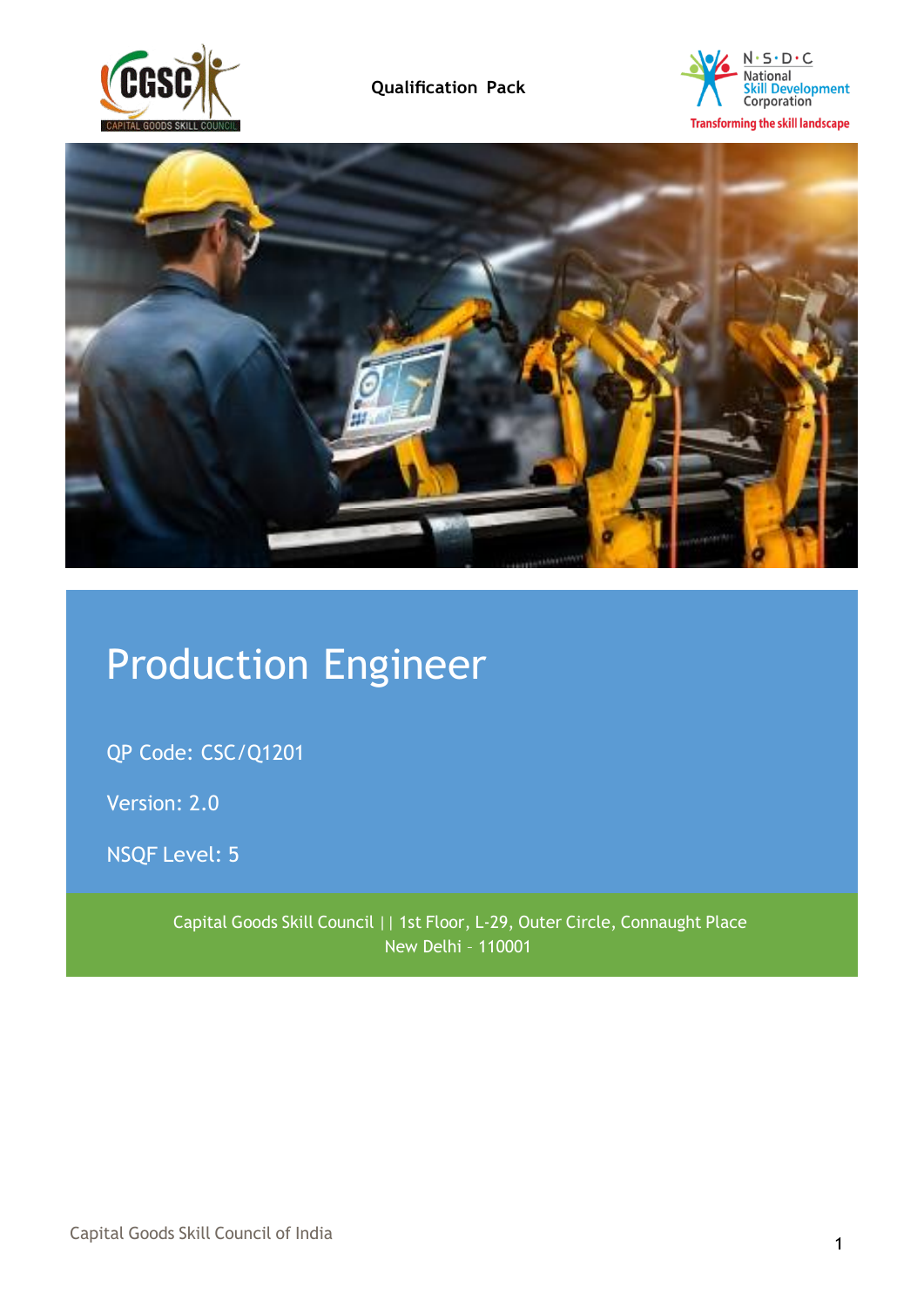



# **Contents**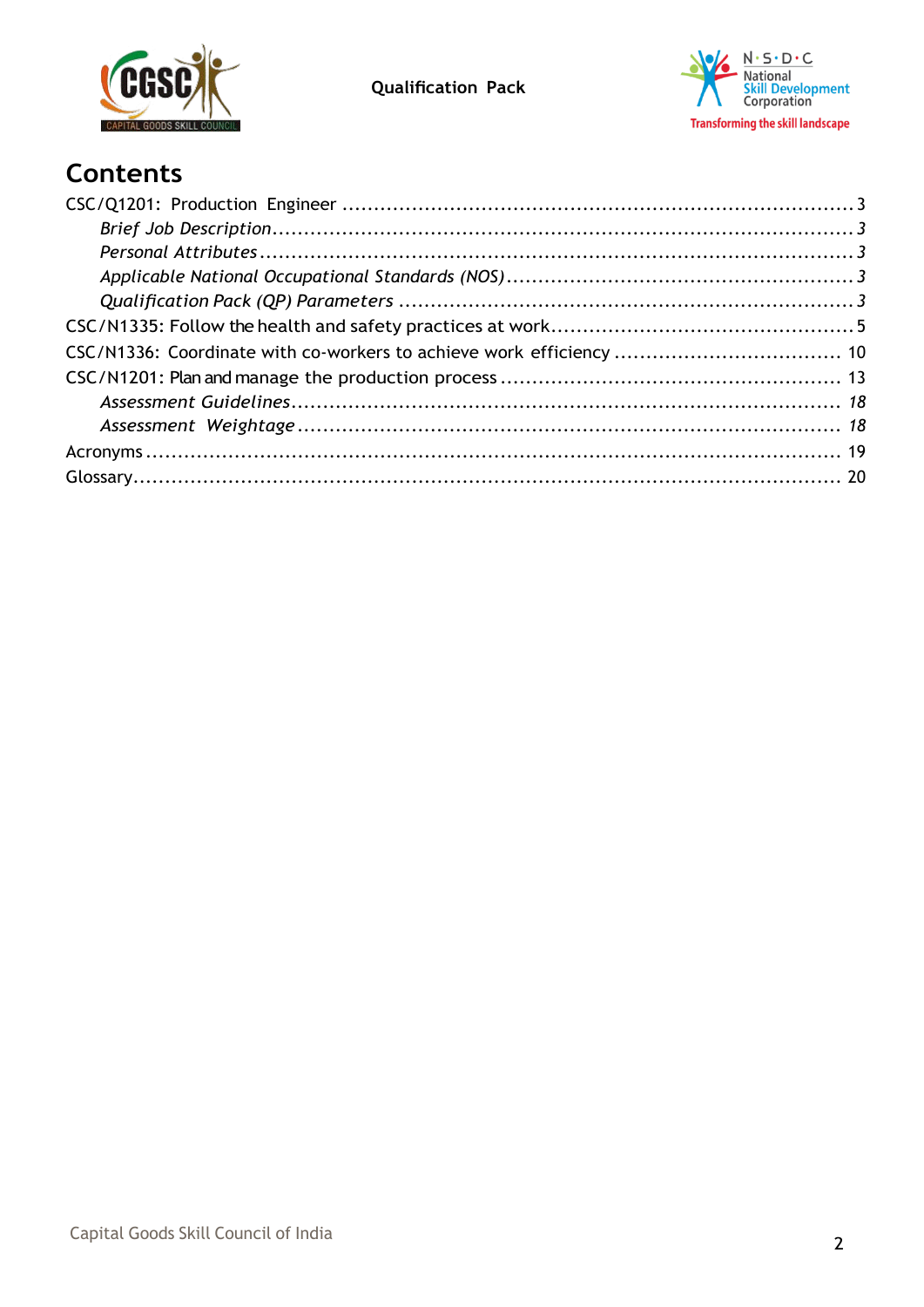



# <span id="page-2-0"></span>**CSC/Q1201: Production Engineer**

#### <span id="page-2-1"></span>**Brief Job Description**

A Production Engineer is responsible for supervising production processes such as machining, fabrication, welding, surface finishing, assembly, etc. The individual supervises the whole production cycle from planning, resource management, production to review of the production processes to ensure adherence to applicable standards, regulations and organisational guidelines. The person supervises and assist various personnel involved in the production activities for ensuring smooth operations at the production facility and achieving the productions targets.

#### <span id="page-2-2"></span>**Personal Attributes**

The individual must be physically fit to work for long durations. The person must have an eye for detail with analytical and problem-solving skills. The individual must have excellent verbal and written communication skills with the ability to work in coordination with others to achieve the work objectives, and take independent decisions regarding the area of work.

#### <span id="page-2-3"></span>**Applicable National Occupational Standards (NOS)**

#### **Compulsory NOS:**

- 1. CSC/N1335: Follow the health and safety practices at work
- 2. CSC/N1336: Coordinate with co-workers to achieve work efficiency
- 3. CSC/N1201: Plan and manage the production process

#### <span id="page-2-4"></span>**Qualification Pack (QP) Parameters**

| Sector                        | Capital Goods                                                                                                        |
|-------------------------------|----------------------------------------------------------------------------------------------------------------------|
| Sub-Sector                    | Machine Tools, Dies, Moulds and Press Tools,<br>Plastics Manufacturing Machinery, Textile<br>Manufacturing Machinery |
| <b>Occupation</b>             | Shop Floor Management                                                                                                |
| Country                       | India                                                                                                                |
| <b>NSQF Level</b>             | 5                                                                                                                    |
| Aligned to NCO/ISCO/ISIC Code | <b>NCO-2015/NIL</b>                                                                                                  |

Capital Goods Skill Council of India <sup>3</sup>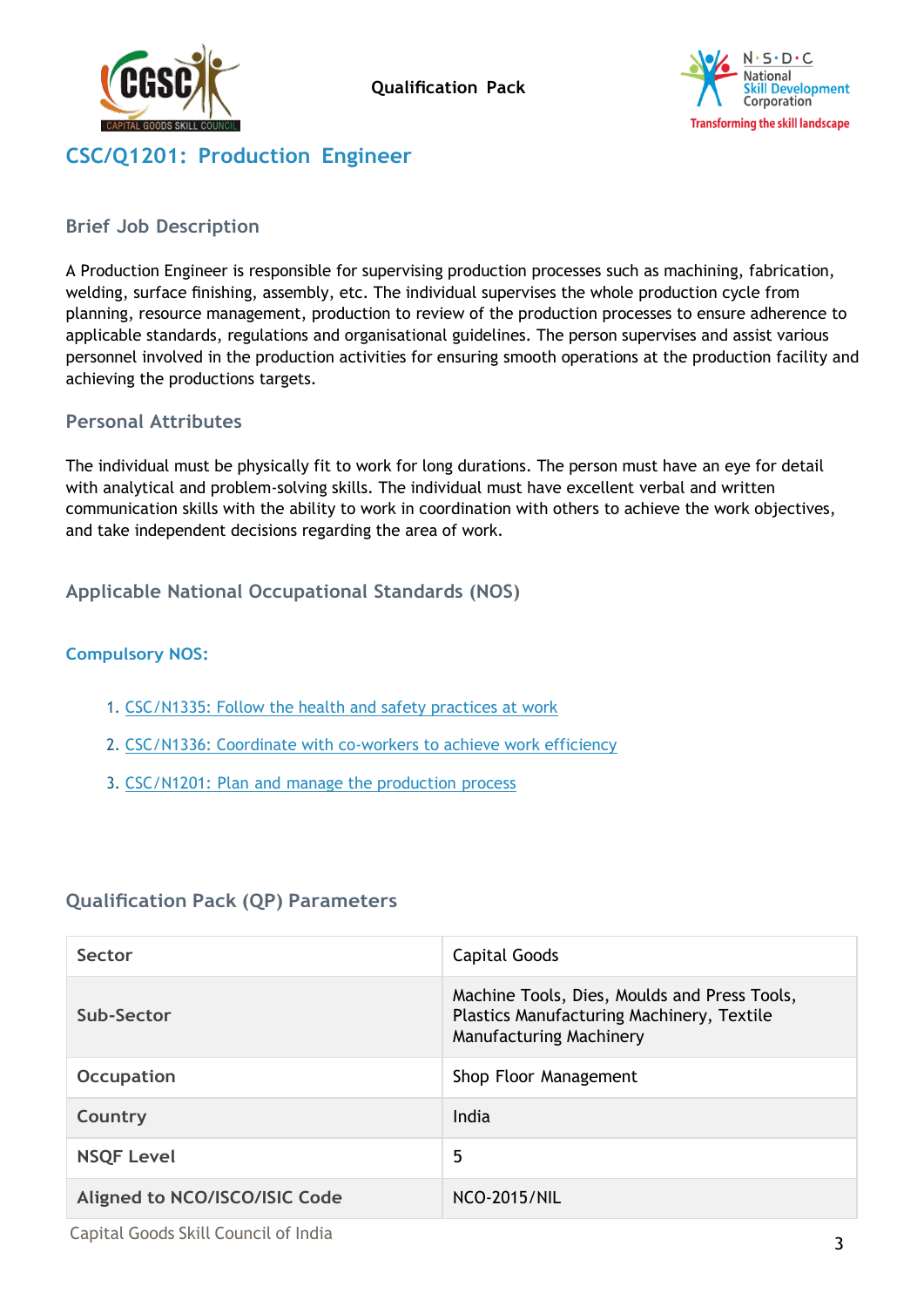



| <b><i>URPLIAL GUUDS SNILL COUNCIL</i></b>                           | <b>Hansionning</b> the skill landscape                                                                    |
|---------------------------------------------------------------------|-----------------------------------------------------------------------------------------------------------|
| <b>Minimum Educational Qualification &amp;</b><br><b>Experience</b> | B.E/B.Tech (Mechanical)<br><b>OR</b>                                                                      |
|                                                                     | 3 Year Diploma (Mechanical) in the relevant field<br>with 2 years of experience in the relevant field     |
|                                                                     | <b>OR</b>                                                                                                 |
|                                                                     | 10th $+$ ITI (2 years) in the relevant field with 3<br>years of relevant experience in the relevant field |
|                                                                     | <b>OR</b>                                                                                                 |
|                                                                     | 12th Class Pass with 4 years of experience                                                                |
|                                                                     | <b>OR</b>                                                                                                 |
|                                                                     | Certified in NSQF-L4 Materials - Engineer with 2<br>years of experience in the relevant field             |
| <b>Minimum Level of Education for Training</b><br>in School         |                                                                                                           |
| <b>Pre-Requisite License or Training</b>                            | <b>NA</b>                                                                                                 |
| Minimum Job Entry Age                                               | 18 Years                                                                                                  |
| <b>Last Reviewed On</b>                                             |                                                                                                           |
| <b>Next Review Date</b>                                             |                                                                                                           |
| <b>Deactivation Date</b>                                            |                                                                                                           |
| <b>NSQC Approval Date</b>                                           |                                                                                                           |
| <b>Version</b>                                                      | 2.0                                                                                                       |
| Reference code on NQR                                               | 2015/CCM/GCSC/00253                                                                                       |
| <b>NQR Version</b>                                                  | 1.0                                                                                                       |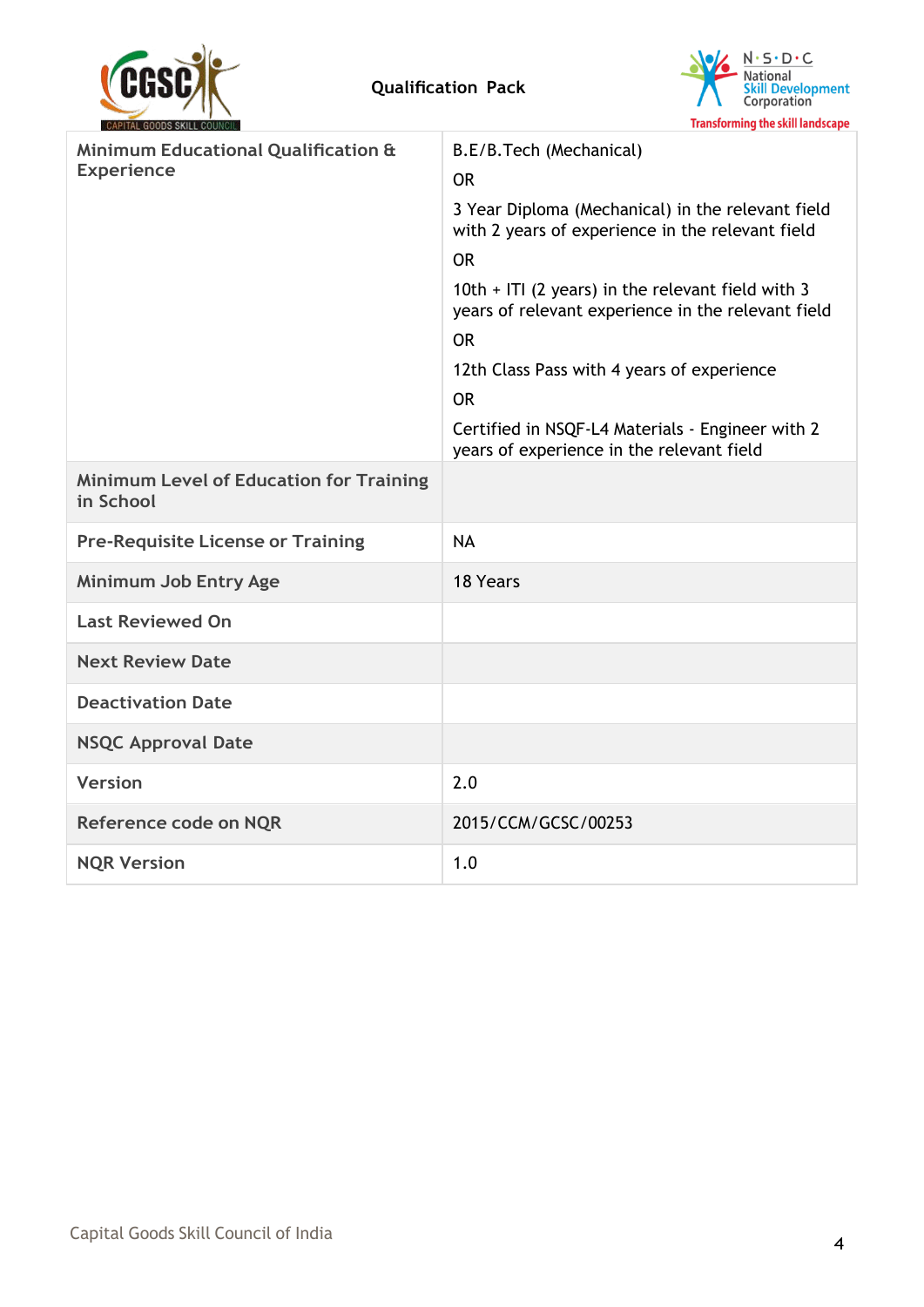



# <span id="page-4-0"></span>**CSC/N1335: Follow the health and safety practices at work**

### **Description**

This OS unit is about following the appropriate health and safety practices at work. It covers responsibilities towards self and others to ensure a safe work environment.

### **Scope**

This unit/task covers the following:

- Maintain personal health and safety
- Assist in hazard management
- Check the first aid box, firefighting and safety equipment
- Assist in waste management
- Follow the fire safety guidelines
- Follow the emergency and first-aid procedures
- Carry out relevant documentation and review

# **Elements and Performance Criteria**

#### *Maintain personal health and safety*

To be competent, the user/individual on the job must be able to:

- **PC1.** follow the recommended practices to ensure protection from infections and transmission to others, such as the use of hand sanitiser and face mask
- **PC2.** check the work conditions, assess the potential health and safety risks, and take appropriate measures to mitigate them
- **PC3.** select and use the appropriate Personal Protective Equipment (PPE) relevant to the task and work conditions
- **PC4.** follow the recommended techniques while lifting and moving heavy objects to avoid injury
- **PC5.** follow the manufacturer's instructions and workplace safety guidelines while working on heavy machinery, tools and equipment

#### *Assist in hazard management*

To be competent, the user/individual on the job must be able to:

- **PC6.** identify existing and potential hazards at work
- **PC7.** assess the potential risks and injuries associated with the identified hazards
- **PC8.** coordinate with the supervisor or other relevant personnel to prevent or minimise the identified hazards
- **PC9.** handle hazardous materials safely and store them in the designated storage

#### *Check the first aid box, firefighting and safety equipment*

To be competent, the user/individual on the job must be able to:

**PC10.** check the first aid box to ensure it is updated with the relevant first aid supplies

- **PC11.** check and test the firefighting and various safety equipment to ensure they are in usable condition
- **PC12.** coordinate with the supervisor for the repair and replacement of firefighting and safety equipment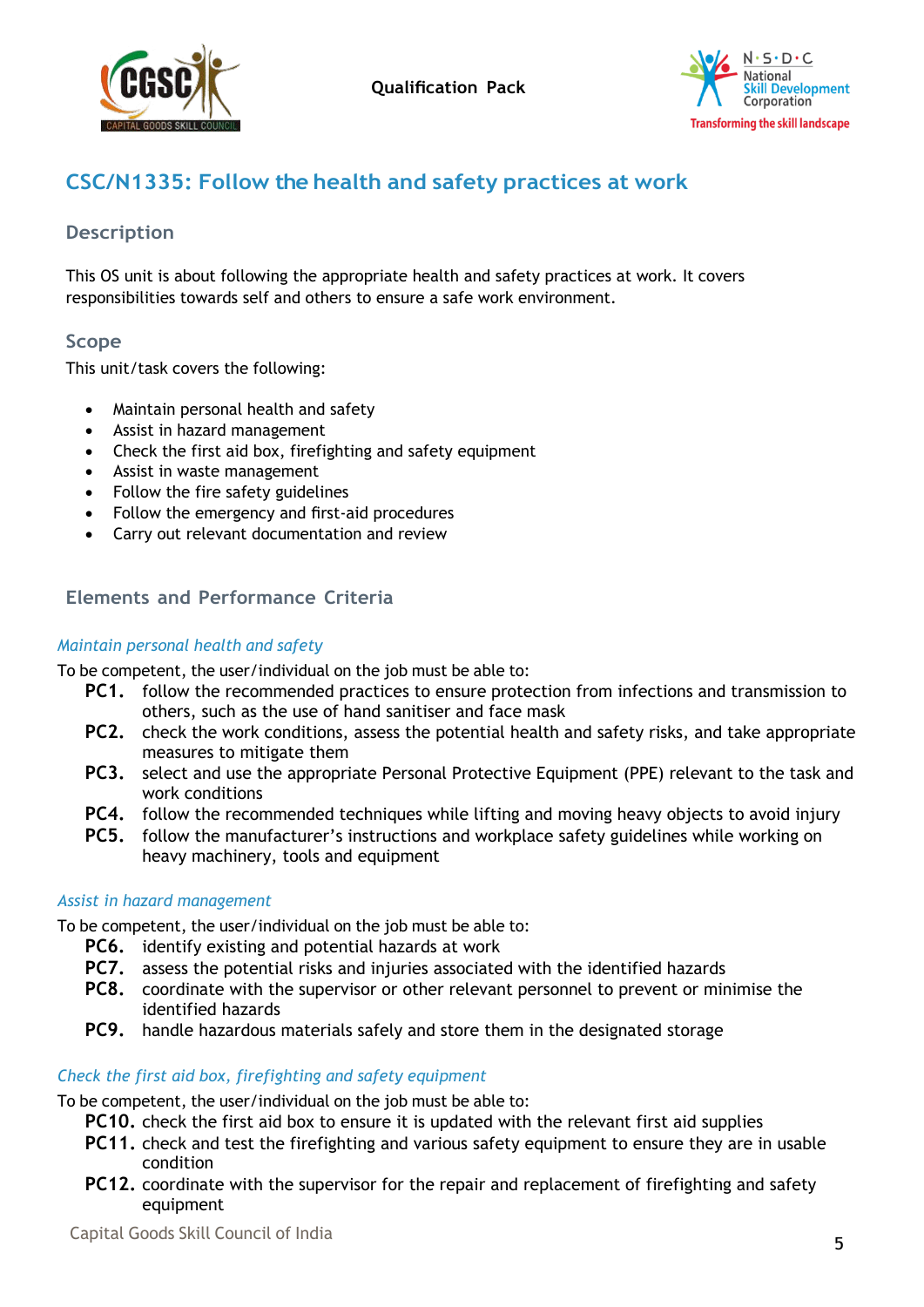



#### *Assist in waste management*

To be competent, the user/individual on the job must be able to:

- **PC13.** segregate waste into appropriate categories
- **PC14.** recycle the recyclable waste appropriately
- **PC15.** dispose of the non-recyclable waste in an environment-friendly manner, complying with the applicable regulations

#### *Follow the fire safety guidelines*

To be competent, the user/individual on the job must be able to:

- **PC16.** use the appropriate type of fire extinguisher to extinguish different types of fires safely
- **PC17.** follow the recommended practices for a safe rescue during a fire emergency
- **PC18.** coordinate with the fire department to request assistance to extinguish a serious fire

#### *Follow the emergency and first-aid procedures*

To be competent, the user/individual on the job must be able to:

- **PC19.** follow the organisational health and safety guidelines during workplace emergencies to ensure own and co-workers' safety
- **PC20.** follow the recommended practices to minimise loss to organisational property during an emergency
- **PC21.** follow the recommended procedure to free a person from electrocution
- **PC22.** administer appropriate first aid to the injured personnel
- **PC23.** perform Cardiopulmonary Resuscitation (CPR) on a potential victim of cardiac arrest
- **PC24.** coordinate with the emergency services to request medical assistance for seriously injured/ ill personnel requiring professional medical attention or hospitalisation

#### *Carry out relevant documentation and review*

To be competent, the user/individual on the job must be able to:

- **PC25.** carry out appropriate documentation following a health and safety incident at work, including all the required information
- **PC26.** coordinate with the relevant personnel to review health and safety conditions at work regularly or following an incident
- **PC27.** assist in implementing appropriate changes to improve the health and safety conditions at work

#### **Knowledge and Understanding (KU)**

The individual on the job needs to know and understand:

- **KU1.** the recommended practices to be followed to ensure protection from infections and transmission to others, such as the use of hand sanitiser and face mask
- **KU2.** the importance and process of checking the work conditions, assessing the potential health and safety risks, and take appropriate measures to mitigate them
- **KU3.** the importance and process of selecting and using the appropriate PPE relevant to the task and work conditions
- **KU4.** the recommended techniques to be followed while lifting and moving heavy objects to avoid injury
- **KU5.** the importance of following the manufacturer's instructions and workplace safety guidelines while working on heavy machinery, tools and equipment
- **KU6.** the importance and process of identifying existing and potential hazards at work

Capital Goods Skill Council of India <sup>6</sup> **KU7.** the process of assessing the potential risks and injuries associated with the various hazards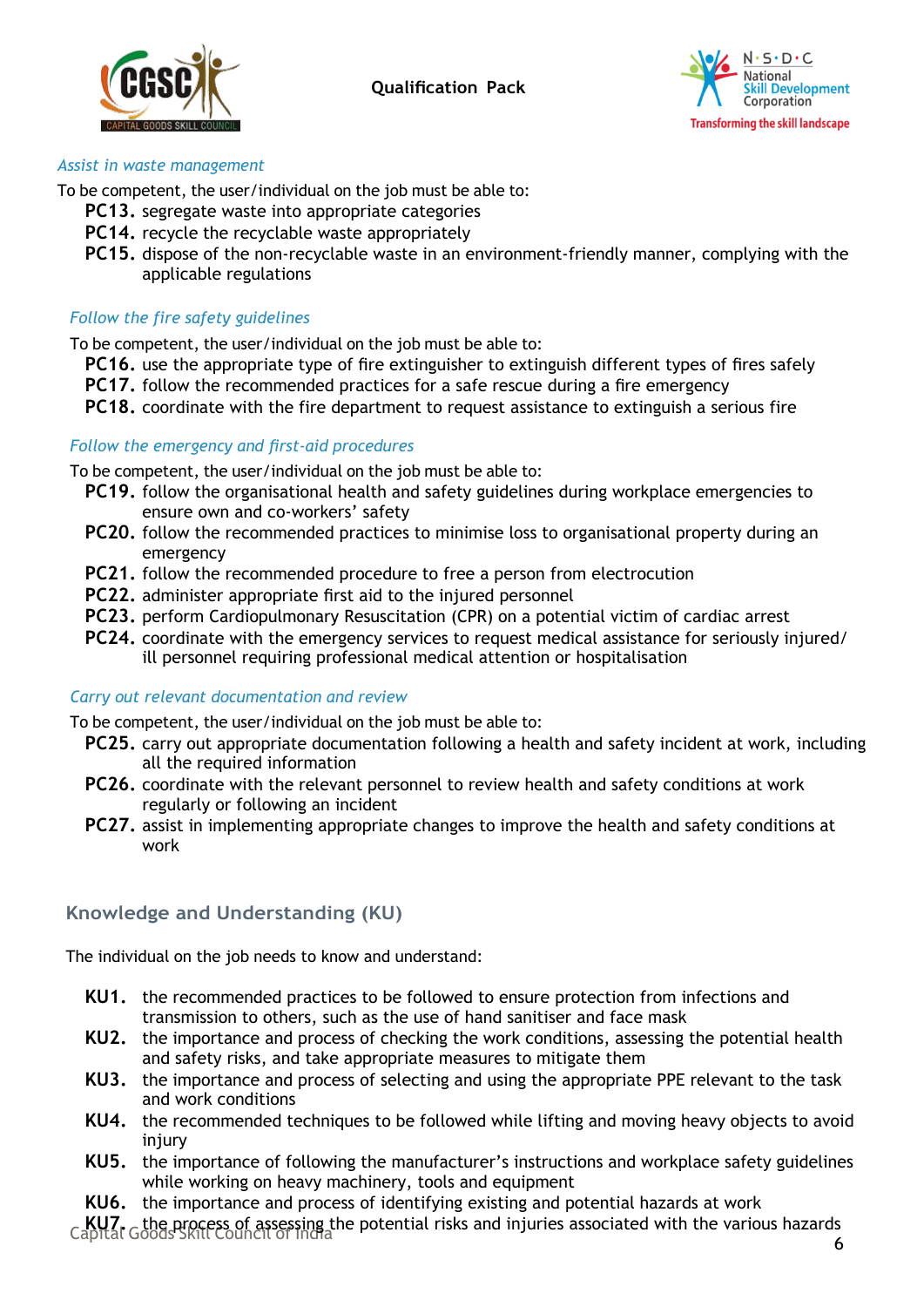



- **KU8.** how to prevent or minimise different types of hazards
- **KU9.** how to handle and store hazardous materials safely
- **KU10.** the importance of ensuring the first aid box is updated with the relevant first aid supplies
- **KU11.** the process of checking and testing the firefighting and various safety equipment to ensure they are in a usable condition
- **KU12.** the criteria for segregating waste into appropriate categories
- **KU13.** the appropriate methods for recycling the recyclable waste
- **KU14.** the process of disposing of the non-recyclable waste safely and the applicable regulations
- **KU15.** use of different types of fire extinguishers to extinguish different types of fires
- **KU16.** the recommended practices to be followed for a safe rescue during a fire emergency
- **KU17.** how to request assistance from the fire department to extinguish a serious fire
- **KU18.** the appropriate practices to be followed during workplace emergencies to ensure safety and minimise loss to organisational property
- **KU19.** common health and safety hazards present in a work environment, associated risks, and how to mitigate them
- **KU20.** safe working practices to be followed while working at various hazardous sites and using electrical equipment
- **KU21.** the importance of ensuring easy access to firefighting and safety equipment
- **KU22.** the appropriate preventative and remedial actions to be taken in the case of exposure to toxic materials, such as poisonous chemicals and gases
- **KU23.** various causes of fire in different work environments and the recommended precautions to be taken to prevent fire accidents
- **KU24.** different methods of extinguishing fire
- **KU25.** different materials used for extinguishing fire, such as sand, water, foam, CO2, dry powder, etc.
- **KU26.** the applicable rescue techniques to be followed during a fire emergency
- **KU27.** the importance of placing safety signs and instructions at strategic locations in a workplace and following them
- **KU28.** different types of first aid treatment to be provided for different types of injuries
- **KU29.** potential injuries associated with incorrect manual handling
- **KU30.** how to move an injured person safely
- **KU31.** various hazards associated with the use of various machinery, tools, implements, equipment and materials
- **KU32.** the importance of ensuring no obstruction and free access to fire exits
- **KU33.** how to free a person from electrocution safely
- **KU34.** how to administer appropriate first aid to an injured person
- **KU35.** how to perform Cardiopulmonary Resuscitation (CPR)
- **KU36.** the importance of coordinating with the emergency services to request urgent medical assistance for persons requiring professional medical attention or hospitalisation
- **KU37.** the appropriate documentation to be carried out following a health and safety incident at work, and the relevant information to be included
- **KU38.** the importance and process of reviewing the health and safety conditions at work regularly or following an incident
- **KU39.** the importance and process of implementing appropriate changes to improve the health and safety conditions at work

#### **Generic Skills (GS)**

User/individual on the job needs to know how to:

Capital Goods Skill Council of India <sup>7</sup>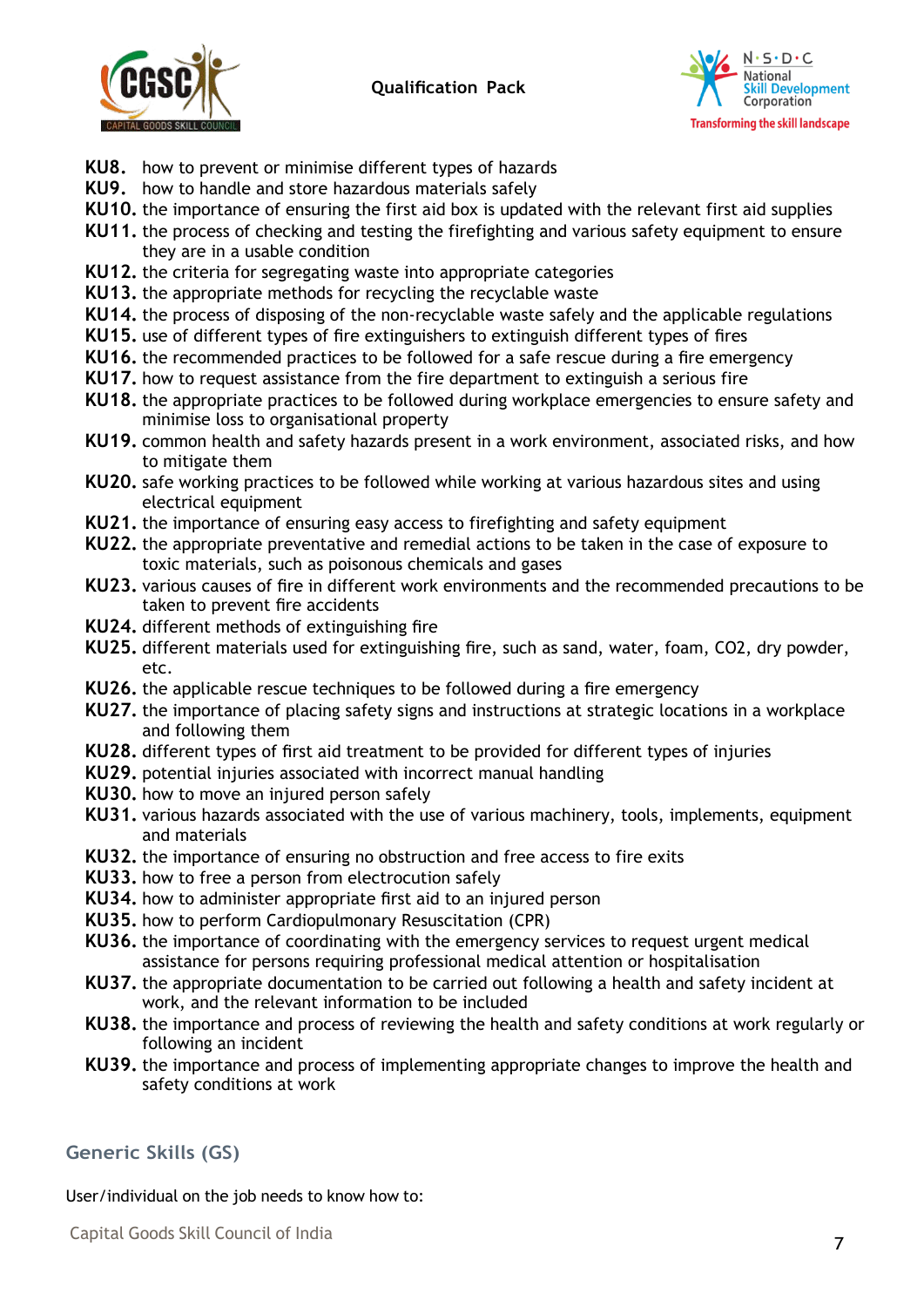



- **GS1.** maintain work-related notes and records
- **GS2.** communicate clearly and politely with co-workers and clients
- **GS3.** read the relevant literature to get the latest updates about the field of work
- **GS4.** listen attentively to understand the information being shared
- **GS5.** plan and prioritise tasks to ensure timely completion
- **GS6.** take quick decisions to deal with workplace emergencies and accidents
- **GS7.** identify possible disruptions to work and take appropriate preventive measures
- **GS8.** coordinate with the co-workers to achieve the work objectives
- **GS9.** evaluate all possible solutions to a problem to select the best one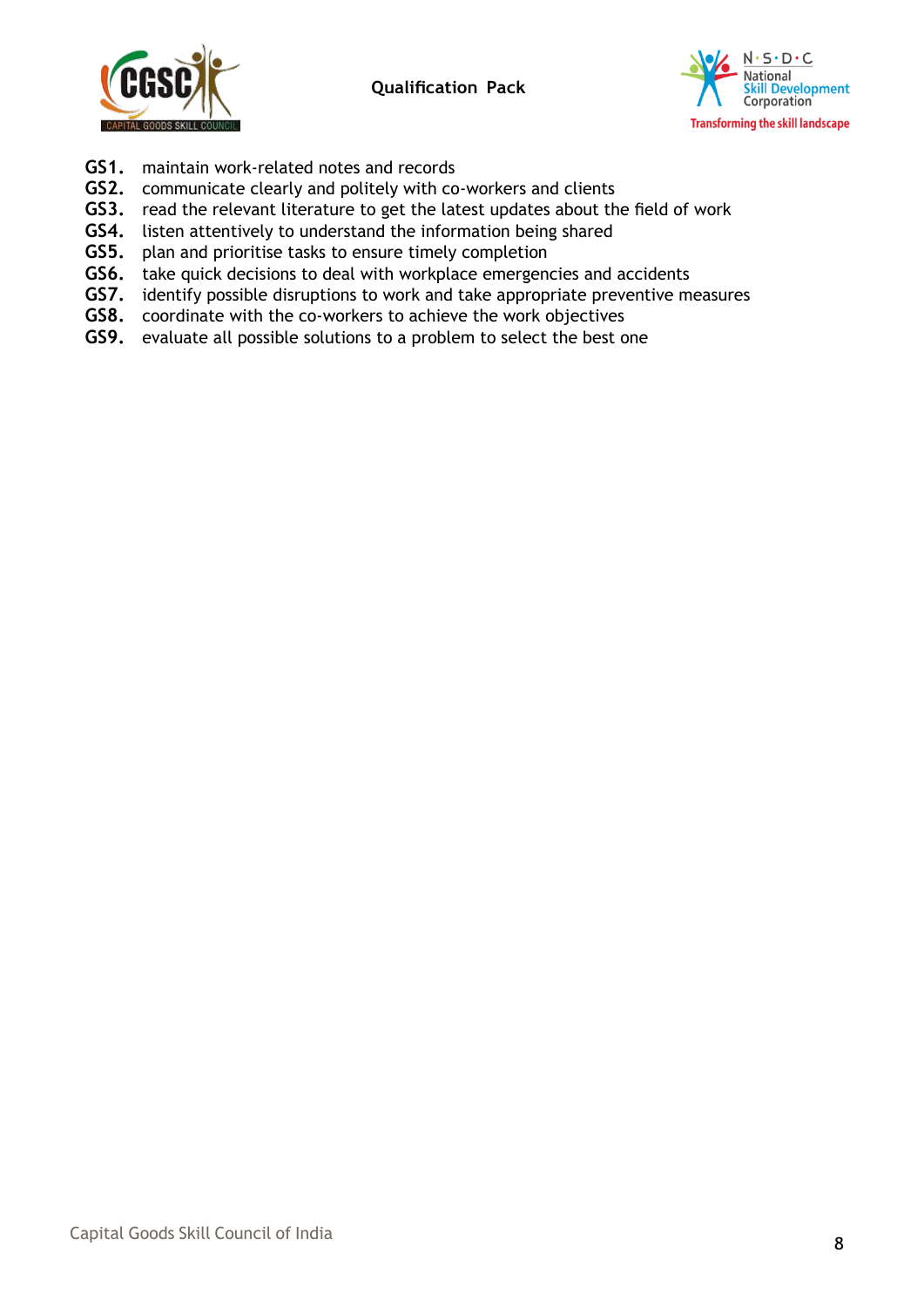



# **National Occupational Standards (NOS) Parameters**

| <b>NOS Code</b>            | <b>CSC/N1335</b>                                                                                                                                                                                       |
|----------------------------|--------------------------------------------------------------------------------------------------------------------------------------------------------------------------------------------------------|
| <b>NOS Name</b>            | Follow the health and safety practices at the work                                                                                                                                                     |
| Sector                     | <b>Capital Goods</b>                                                                                                                                                                                   |
| Sub-Sector                 | Machine Tools, Process Plant Machinery, Dies, Moulds and Press Tools,<br>Electrical and Power Machinery, Plastics Manufacturing Machinery, Light<br>Engineering Goods, Textile Manufacturing Machinery |
| <b>Occupation</b>          | Machining                                                                                                                                                                                              |
| <b>NSQF Level</b>          | 3                                                                                                                                                                                                      |
| <b>Credits</b>             | <b>TBD</b>                                                                                                                                                                                             |
| <b>Version</b>             | 2.0                                                                                                                                                                                                    |
| <b>Last Reviewed Date</b>  |                                                                                                                                                                                                        |
| <b>Next Review Date</b>    |                                                                                                                                                                                                        |
| <b>Deactivation Date</b>   |                                                                                                                                                                                                        |
| <b>NSQC Clearance Date</b> |                                                                                                                                                                                                        |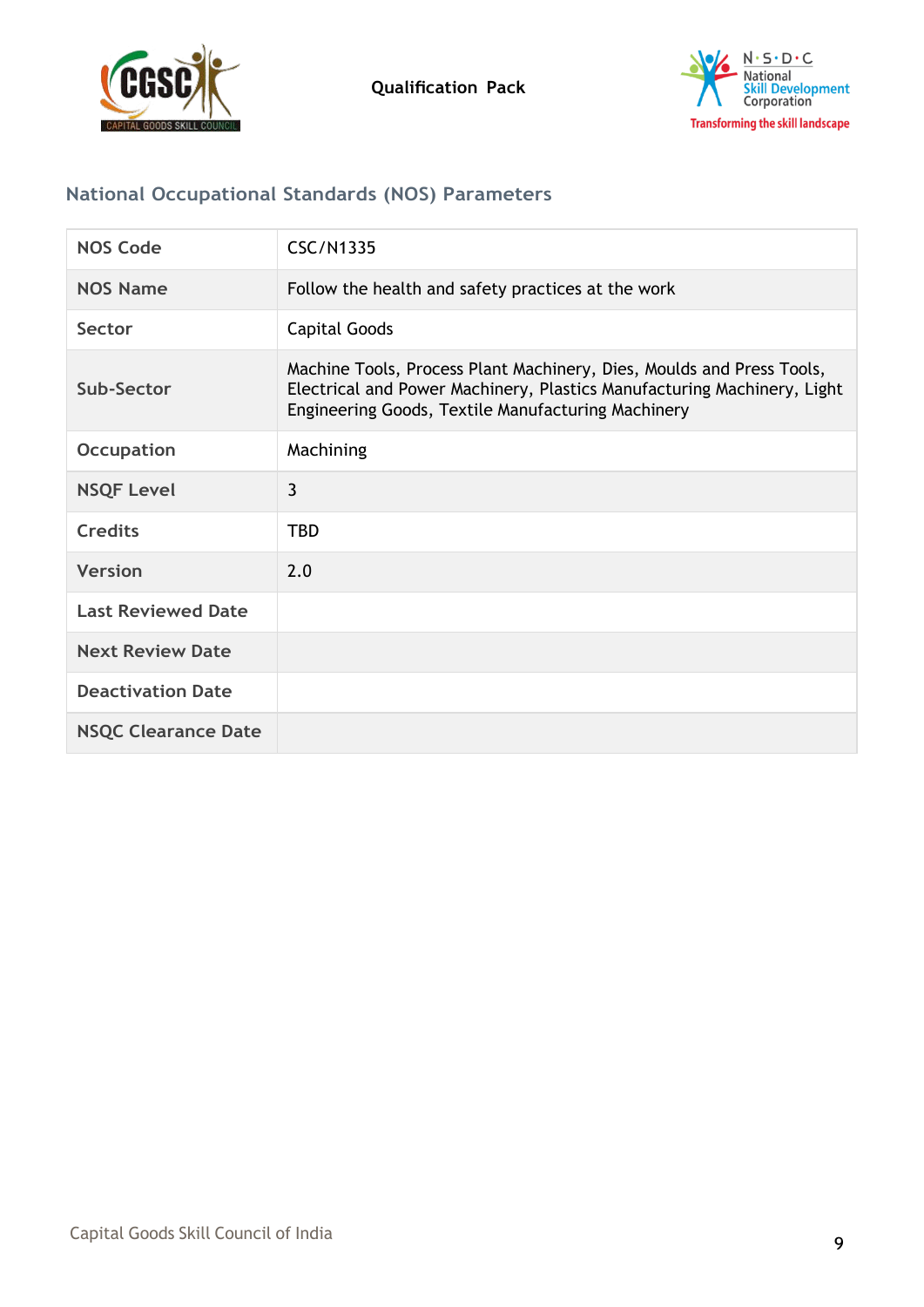



# <span id="page-9-0"></span>**CSC/N1336: Coordinate with co-workers to achieve work efficiency**

#### **Description**

This OS unit is about working in coordination with co-workers to achieve the work objectives efficiently. It also covers practising inclusion at work.

#### **Scope**

This unit/task covers the following:

- Work effectively with co-workers
- Communicate effectively with co-workers
- Practice inclusion at work

#### **Elements and Performance Criteria**

#### *Work effectively with co-workers*

To be competent, the user/individual on the job must be able to:

- **PC1.** plan daily tasks at work to ensure their timely completion and efficient use of time
- **PC2.** carry out work responsibilities adhering to the limits of authority
- **PC3.** follow the supervisor's instructions to ensure adherence to the applicable quality standards and timescales
- **PC4.** coordinate with the co-workers to achieve the work objectives efficiently
- **PC5.** prepare the relevant documents and reports as per the supervisor's instructions, providing appropriate information clearly and systematically
- **PC6.** coordinate with the supervisor or relevant personnel to deal with out of authority tasks and concerns
- **PC7.** mentor and assist subordinates in the execution of their work responsibilities
- **PC8.** identify possible disruptions to work through coordination with the relevant stakeholders and take appropriate preventive measures
- **PC9.** use various resources efficiently to ensure maximum utilisation and minimum wastage
- **PC10.**follow the recommended practices to avoid and resolve conflicts at work
- **PC11.**follow the relevant organisational policies to ensure disciplined behaviour with maximum productivity at work

#### *Communicate effectively with co-workers*

To be competent, the user/individual on the job must be able to:

- **PC12.**follow the organisational policy for the efficient and timely dissemination of information to the authorised personnel
- **PC13.**communicate clearly and politely to ensure effective communication with co-workers
- **PC14.**follow the appropriate techniques for active listening during interactions

#### *Practice inclusion at work*

To be competent, the user/individual on the job must be able to:

- **PC15.** empathise with Persons with Disabilities (PwD)
- **PC16.** adopt gender-neutral behaviour at work

#### **Knowledge and Understanding (KU)**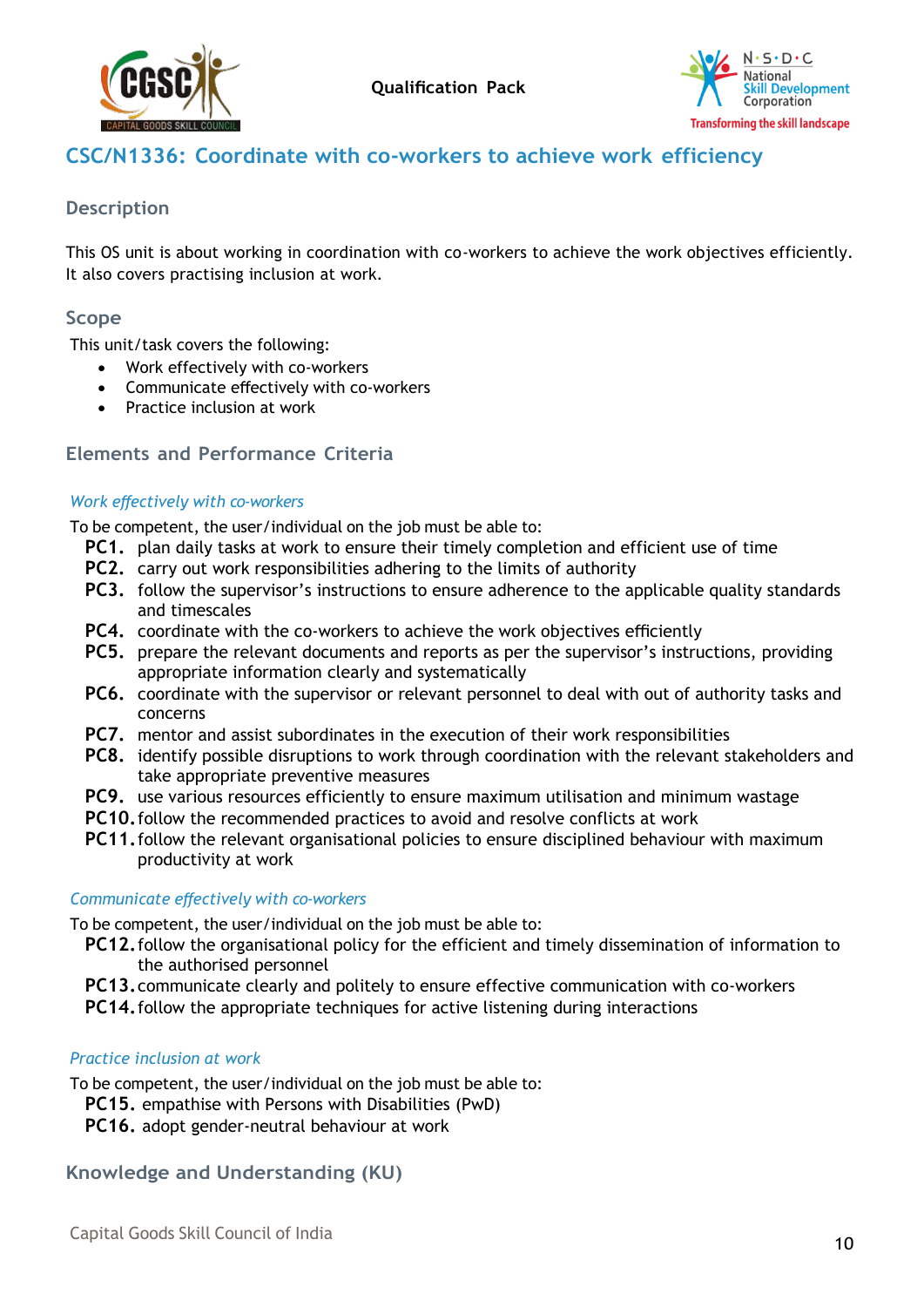



The individual on the job needs to know and understand:

- **KU1.** the importance and process of effective communication in the workplace
- **KU2.** the barriers to effective communication and how to overcome them
- **KU3.** the importance of teamwork in an organisation's and individual's success
- **KU4.** the importance of active listening in the work environment
- **KU5.** the appropriate techniques to be followed for active listening
- **KU6.** importance of tone and pitch in effective communication
- **KU7.** importance of avoiding casual expletives and unpleasant terms while communicating professional circles
- **KU8.** the importance of maintaining discipline and ethical behaviour at work
- **KU9.** the common reasons for interpersonal conflict and how to resolve them
- **KU10.** the importance of developing effective working relationships for professional success
- **KU11.** how expressing and addressing grievances appropriately and effectively
- **KU12.** the importance and process of planning daily tasks to ensure their timely completion and efficient use of time
- **KU13.** the importance of adhering to the limits of authority at work
- **KU14.** the importance of following the applicable quality standards and timescales at work
- **KU15.** the importance of coordinating with the co-workers to achieve the work objectives efficiently
- **KU16.** the relevant documentation requirements
- **KU17.** the importance of providing appropriate information clearly and systematically in work documents
- **KU18.** the escalation matrix to be followed to deal with out of authority tasks and concerns
- **KU19.** the importance and process of mentoring and assisting subordinates in the execution of their work responsibilities
- **KU20.** how to identify possible disruptions to work prevent them
- **KU21.** how to use various resources efficiently to ensure maximum utilisation and minimum wastage
- **KU22.** the recommended practices to be followed at work to avoid and resolve conflicts at work
- **KU23.** the importance and process of efficient and timely dissemination of information to the authorised personnel
- **KU24.** how to communicate clearly and politely to ensure effective communication
- **KU25.** the importance of following the recommended practices to ensure an inclusive environment for PwD and all genders at work

# **Generic Skills (GS)**

User/individual on the job needs to know how to:

- **GS1.** maintain work-related notes and records
- **GS2.** read work-related and other relevant literature
- **GS3.** communicate politely and –professionally
- **GS4.** listen attentively to understand the information or instructions being shared
- **GS5.** plan and prioritise tasks to ensure timely completion
- **GS6.** take prompt decisions to deal with workplace emergencies and accidents
- **GS7.** evaluate all possible solutions to a problem to select the best one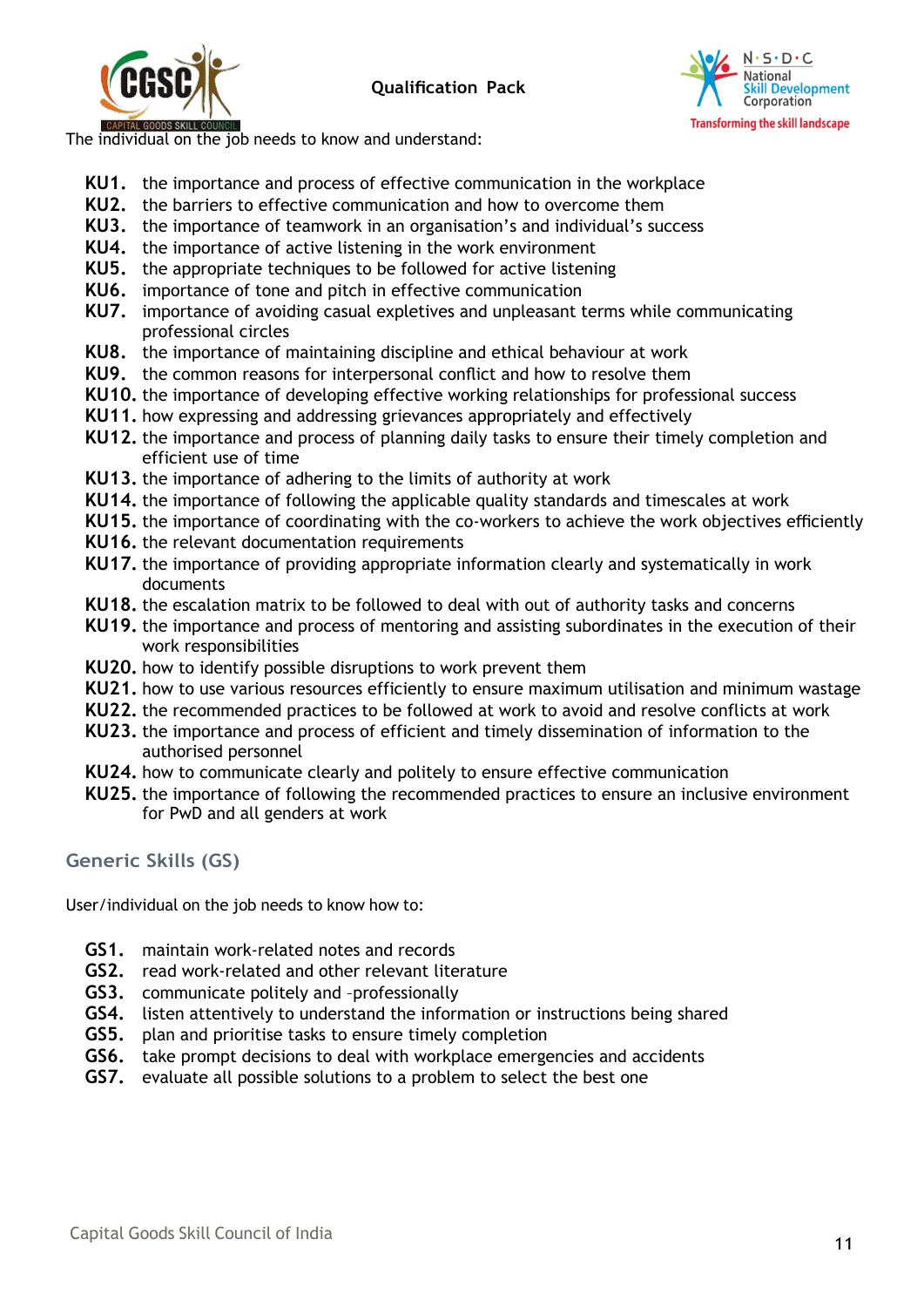



# **National Occupational Standards (NOS) Parameters**

| <b>NOS Code</b>            | <b>CSC/N1336</b>                                                                                                                                                                                       |
|----------------------------|--------------------------------------------------------------------------------------------------------------------------------------------------------------------------------------------------------|
| <b>NOS Name</b>            | Coordinate with co-workers to achieve work efficiency                                                                                                                                                  |
| Sector                     | <b>Capital Goods</b>                                                                                                                                                                                   |
| Sub-Sector                 | Machine Tools, Dies, Moulds and Press Tools, Plastics Manufacturing<br>Machinery, Textile Manufacturing Machinery, Process Plant Machinery,<br>Electrical and Power Machinery, Light Engineering Goods |
| <b>Occupation</b>          | Machining                                                                                                                                                                                              |
| <b>NSQF Level</b>          | 3                                                                                                                                                                                                      |
| <b>Credits</b>             | <b>TBD</b>                                                                                                                                                                                             |
| <b>Version</b>             | 2.0                                                                                                                                                                                                    |
| <b>Last Reviewed Date</b>  |                                                                                                                                                                                                        |
| <b>Next Review Date</b>    |                                                                                                                                                                                                        |
| <b>Deactivation Date</b>   |                                                                                                                                                                                                        |
| <b>NSQC Clearance Date</b> |                                                                                                                                                                                                        |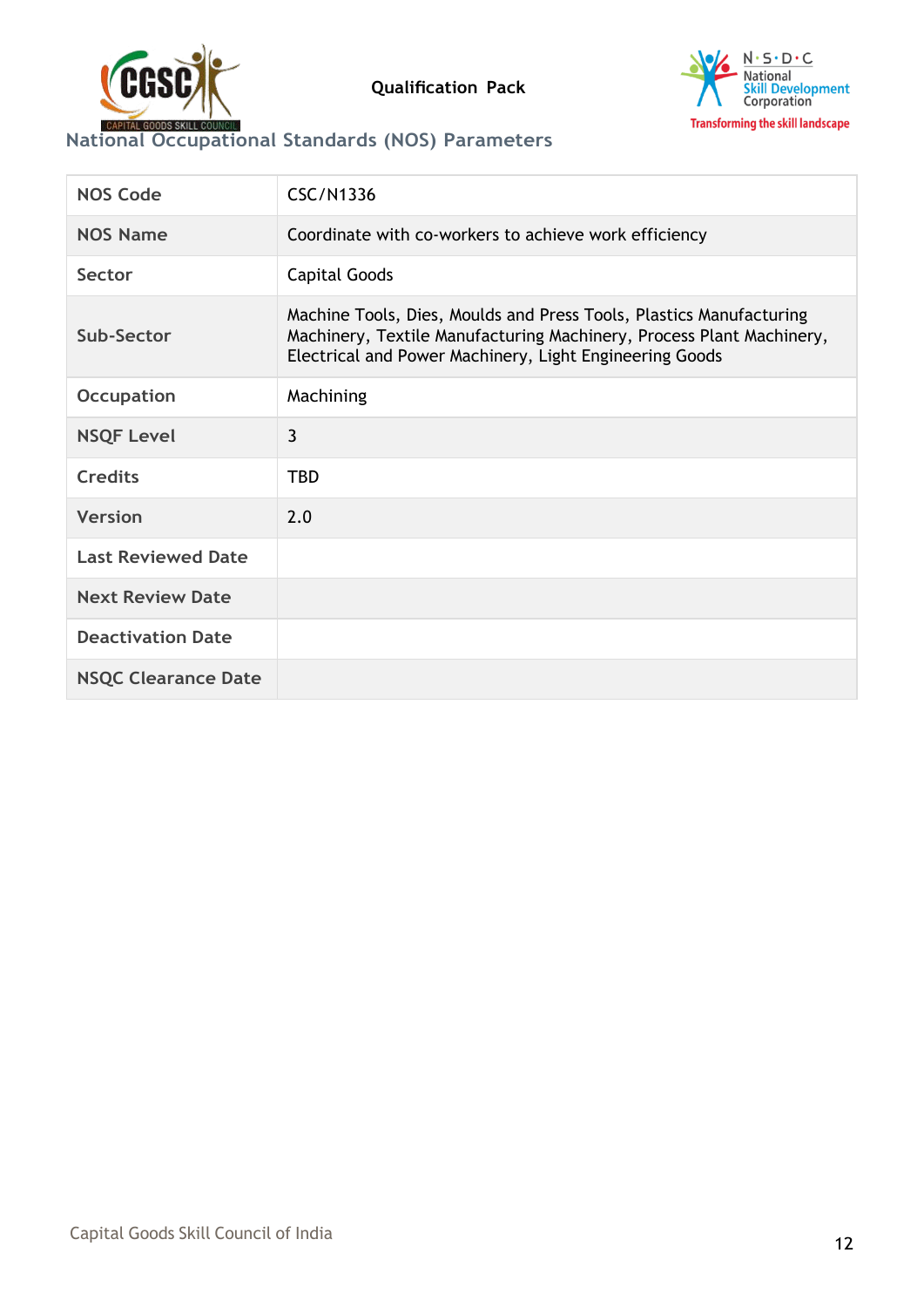



# <span id="page-12-0"></span>**CSC/N1201: Plan and manage the production process**

#### **Description**

This OS unit is about planning and managing the production process to ensure production as per the agreed quality parameters while ensuing compliance with the applicable regulations and organisational policies.

### **Scope**

This unit/task covers the following:

- Plan and prepare for production
- Manage the production process
- Carry out documentation and data review
- Assist in improving production and productivity
- Use resources optimally

# **Elements and Performance Criteria**

#### *Plan and prepare for production*

To be competent, the user/individual on the job must be able to:

- **PC1.** determine the production requirements through coordination with the relevant stakeholders
- **PC2.** review the critical production requirements and quality criteria for each production and assembly activity
- **PC3.** arrange for appropriate changes to be made to suit the operational requirements through coordination with the relevant stakeholders
- **PC4.** estimate the production costs and prepare the budget for cost-effective production
- **PC5.** negotiate with the client and other stakeholders to agree on the budgets
- **PC6.** select the appropriate production methods, ensuring compliance with the applicable regulations and guidelines
- **PC7.** select and arrange the resources required for production, such as raw materials, machinery, tools and equipment, ensuring the stock level of inputs is maintained according to the demand throughout the production process
- **PC8.** plan and prepare the production schedule, sequencing various production processes to be completed as per the agreed timescales
- **PC9.** select the production team personnel/ workers in the required number for efficient and timely production
- **PC10.** supervise the process of preparation of the relevant raw materials, machinery, tools and equipment for safe operation
- **PC11.** arrange for the repair/ replacement of the faulty/ damaged raw material, machinery, tools and equipment
- **PC12.** prepare the job cards, allocating tasks with clear instructions to the production personnel/ workers according to their skills
- **PC13.** assist the production personnel with any doubts they may have regarding the production processes and their responsibilities
- **PC14.** coordinate with the relevant personnel to get approval for the job cards and production schedules
- **PC15.** allocate resources and consumables for various production processes
- **PC16.** supervise the process of preparation of production facility for production, ensuring all the existing and potential hazards are identified and addressed appropriately
- **PC17.** maintain appropriate records with respect to production planning and preparation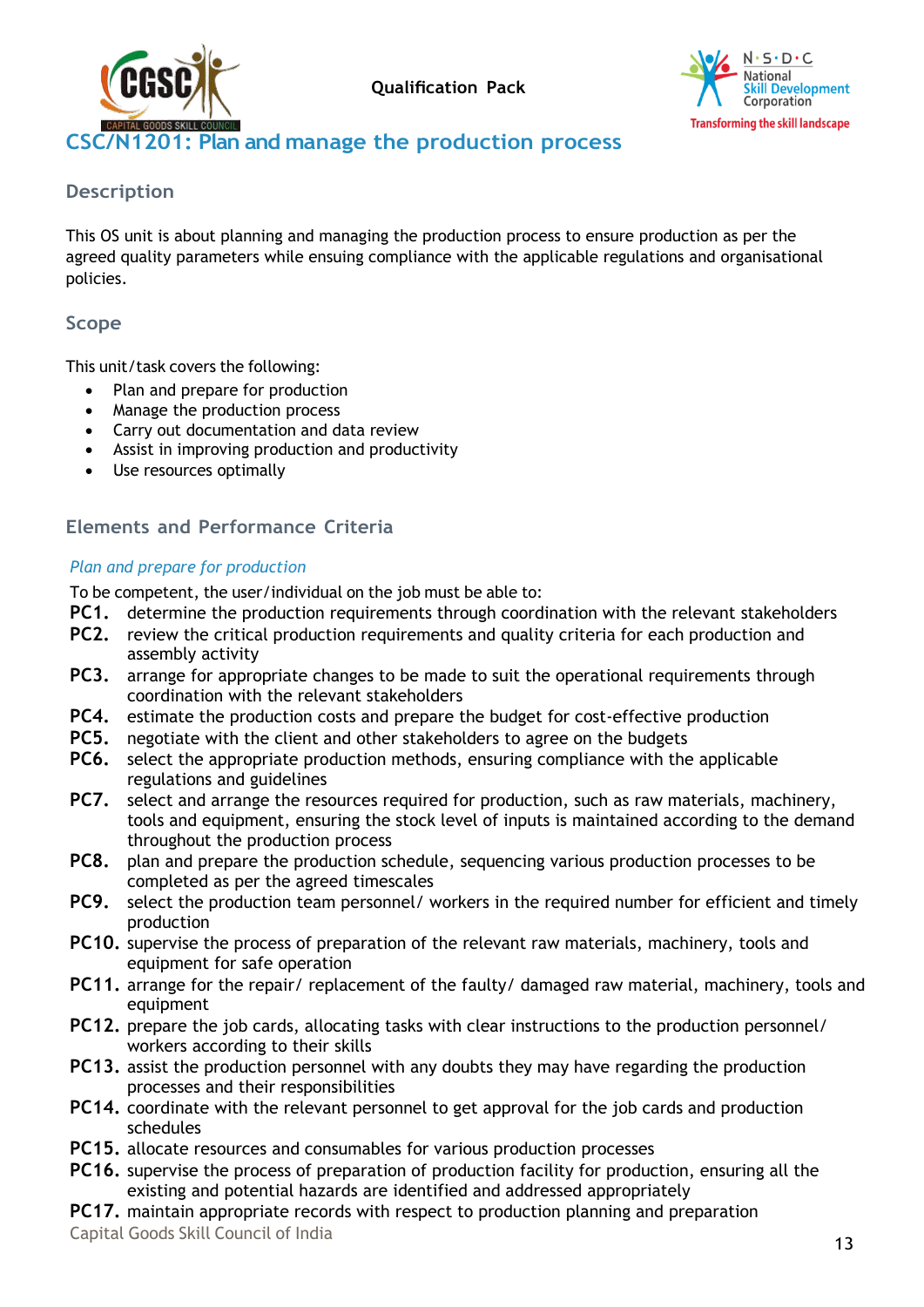



#### *Manage the production process*

To be competent, the user/individual on the job must be able to:

- **PC18.** implement the approved production processes, ensuring compliance with the client's requirements along with applicable regulations, standards and organisational guidelines
- **PC19.** adopt automation in production processes for enhanced production and quality of output
- **PC20.** supervise the workers and arrange appropriate assistance to enable them to perform their duties effectively
- **PC21.** monitor the production processes and adjust the schedules, as required
- **PC22.** ensure that all support and control systems such as material supply, logistics, quality assurance systems operate effectively
- **PC23.** liaise with the suppliers, managers and clients to ensure smooth production
- **PC24.** identify problems in the production line and ensure their quick resolution with minimum impact on production, such as repair or replacement of the faulty/ damaged machinery, tools and equipment
- **PC25.** ensure optimum usage of various resources to maintain the productions costs within budget
- **PC26.** instruct the production personnel/ workers to connect the electrical tools and equipment safely, and turn them off when they are not in use
- **PC27.** ensure orders are completed on time and as per the set budget, ensuring the applicable quality standards are met
- **PC28.** ensure compliance with the environmental, health, safety guidelines and organisational policies through coordination with the relevant stakeholders
- **PC29.** monitor production to ensure quality and adherence to the applicable budget and timescales
- **PC30.** identify potential production problems and deviations and take appropriate action to prevent and rectify them as per the organisational policies
- **PC31.** arrange for regular repair and maintenance of the machinery, tools and equipment to ensure their optimum performance without any breakdowns
- **PC32.** monitor the quality of product/output to ensure adherence to the applicable quality standards, and implement the appropriate quality control programs, as required
- **PC33.** ensure the applicable productivity targets are met
- **PC34.** ensure the work area is maintained in a clean and hygienic condition

#### *Carry out documentation and data review*

To be competent, the user/individual on the job must be able to:

- **PC35.** collect the appropriate data, and prepare the relevant reports with respect to the production and productivity of the personnel involved
- **PC36.** analyse and review the data through coordination with the relevant stakeholders to assess production
- **PC37.** evaluate the effectiveness of the production processes to identify the scope of improvement/ streamlining, and provide relevant recommendations to the stakeholders
- **PC38.** review the performance of production personnel/ workers against the relevant performance indicators

#### *Assist in improving production and productivity*

To be competent, the user/individual on the job must be able to:

- **PC39.** liaise with the relevant stakeholders to develop plans to improve production, reduce costs and labour requirements
- **PC40.** use the relevant Industry 4.0 manufacturing technologies to ensure interconnectivity, automation, machine learning, and real-time data collection and analysis
- **PC41.** coordinate with the relevant stakeholders for the implementation of agreed improvements
- **PC42.** arrange appropriate training for the production personnel/ workers, as required
- **PC43.** assist in developing health and safety procedures and protocols for ensuring the well-being of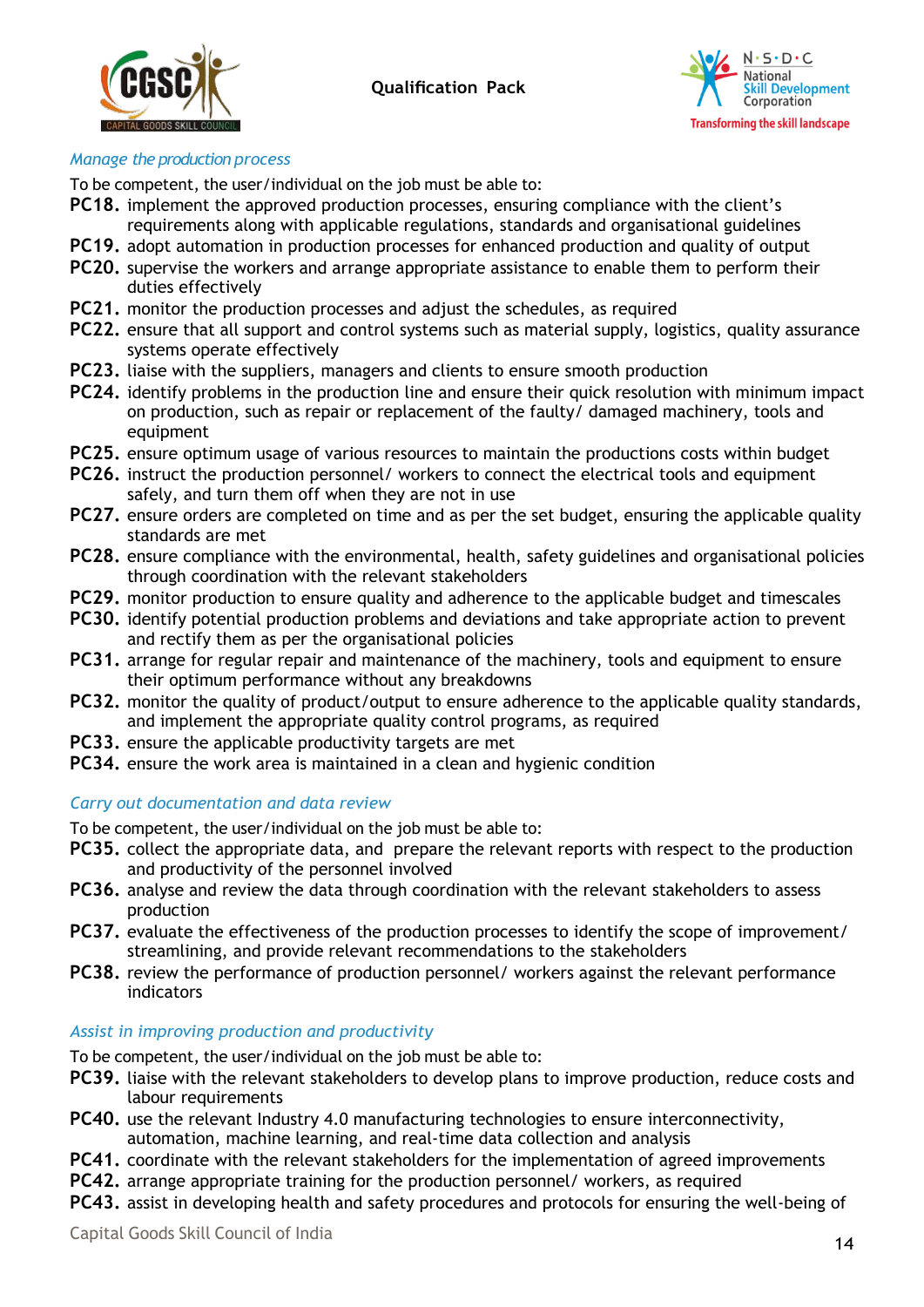





workers, and reducing the organisation's carbon footprint

#### *Use resources optimally*

To be competent, the user/individual on the job must be able to:

- **PC44.** optimise the usage of electricity and other resources in various tasks and processes
- **PC45.** connect the electrical tools and equipment safely, and turn them off when not in use

# **Knowledge and Understanding (KU)**

The individual on the job needs to know and understand:

- **KU1.** applicable documentation requirements in the job role
- **KU2.** the relevant regulatory requirements with respect to production activities
- **KU3.** the concepts and benefits of Industry 4.0 and Industrial Internet of Things (IIoT)
- **KU4.** the process of determining the production requirements through coordination with the relevant personnel
- **KU5.** how to review the critical production requirements and quality criteria for each production and assembly activity
- **KU6.** the appropriate changes that may be required in the production requirements according to the operational requirements
- **KU7.** how to estimate the production costs and prepare the budget
- **KU8.** the process of negotiating with the client and other stakeholders to agree on the budgets
- **KU9.** the process of selecting an appropriate production method and the relevant regulations and guidelines to be adhered to
- **KU10.** various resources required for production, such as raw materials, machinery, tools and equipment
- **KU11.** the importance of ensuring the stock level of inputs is maintained according to the demand throughout the production process
- **KU12.** how to plan and prepare the production schedule, and the importance of sequencing various production processes appropriately to ensure their completion as per the agreed timescales
- **KU13.** the process of selecting the production team personnel/ workers in an appropriate number for efficient and timely production
- **KU14.** the process of preparing the relevant raw materials, machinery, tools and equipment for safe operations
- **KU15.** the importance of arranging the repair/ replacement of the faulty/ damaged raw material, machinery, tools and equipment
- **KU16.** the process of preparing the job cards to allocate tasks to the production personnel/ workers according to their skills
- **KU17.** the importance of assisting the production personnel with any doubts they may have regarding the production processes and their responsibilities
- **KU18.** the process of getting approval for the job cards and production schedules
- **KU19.** the process of allocating resources and consumables for various production processes
- **KU20.** the process of site preparation for production
- **KU21.** how to identify and address all the existing and potential hazards at the production facility
- **KU22.** the relevant records to be maintained with respect to production planning and preparation
- **KU23.** the importance and process of implementing the approved production processes to ensure compliance with the client's requirements along with applicable regulations, standards and organisational guidelines
- **KU24.** the importance of adopting automation in production processes for enhanced production and quality of output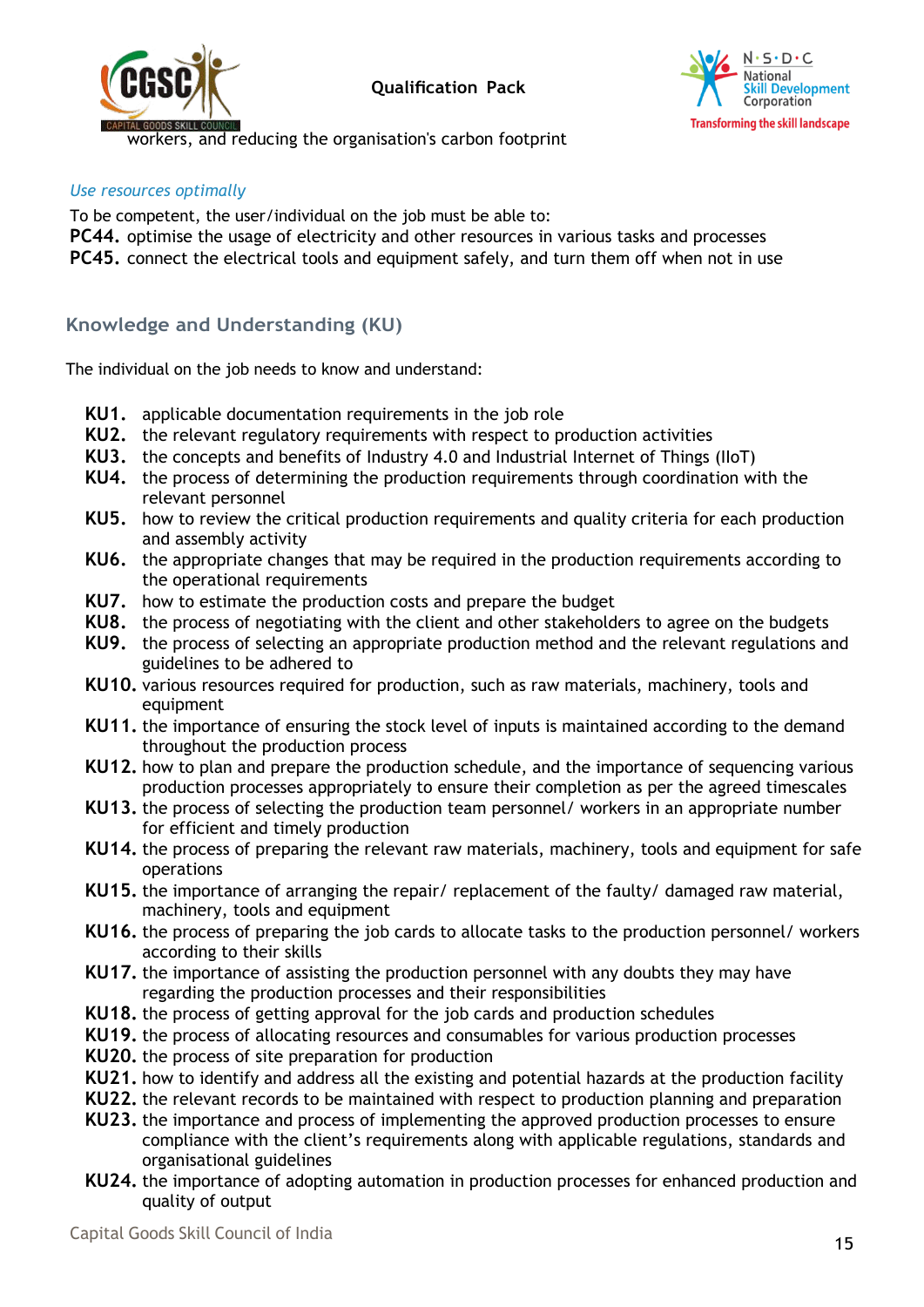



- **KU25.** the importance of arranging appropriate assistance to enable workers to perform their duties effectively
- **KU26.** the process of monitoring the production processes and adjusting the schedules
- **KU27.** the importance of ensuring that all support and control systems operate effectively during production
- **KU28.** the importance of identifying problems in the production line and ensuring their quick resolution with minimum impact on production
- **KU29.** how to ensure optimum usage of various resources to maintain the productions costs within budget
- **KU30.** the importance of ensuring production orders are completed on time and as per the set budget, ensuring adherence to the applicable quality standards
- **KU31.** how to ensure compliance with the relevant environmental, health, safety guidelines, such as the use of PPE and effective waste management
- **KU32.** the importance of ensuring regular repair and maintenance of the machinery, tools and equipment for their optimum performance without any breakdowns
- **KU33.** the importance and process of monitoring the quality of product/output to ensure adherence to the applicable quality standards
- **KU34.** the importance of maintaining cleanliness and hygiene in the work area
- **KU35.** the process of collecting the appropriate data, and preparing the relevant reports with respect to the production and productivity of the production personnel
- **KU36.** the importance of analysing and reviewing the production data through coordination with the relevant stakeholders
- **KU37.** how to evaluate the effectiveness of the production processes to identify the scope of improvement/ streamlining
- **KU38.** the process of reviewing the performance of production personnel/ workers against the relevant performance indicators
- **KU39.** the process of developing plans to improve production, reduce costs and labour requirements according to reviews with the relevant stakeholders
- **KU40.** the importance of arranging appropriate training for the production personnel/ workers to improve their skills and productivity
- **KU41.** the process of assisting in developing health and safety procedures and protocols for ensuring the well-being of workers
- **KU42.** how to reduce an organisation's carbon footprint
- **KU43.** the benefits and methods of resource optimisation

#### **Generic Skills (GS)**

User/individual on the job needs to know how to:

- **GS1.** maintain work-related notes and records
- **GS2.** undertake work-related numerical computations
- **GS3.** use the appropriate units of measurement and measuring techniques
- **GS4.** read the relevant literature to learn about the latest developments in the field of work
- **GS5.** listen attentively to understand the information or instructions being shared
- **GS6.** communicate politely and professionally
- **GS7.** plan and prioritise tasks to ensure timely completion
- **GS8.** coordinate with co-workers to achieve the work objectives
- **GS9.** evaluate all possible solutions to a problem to select the best one
- **GS10.** take prompt decisions to deal with workplace emergencies and accidents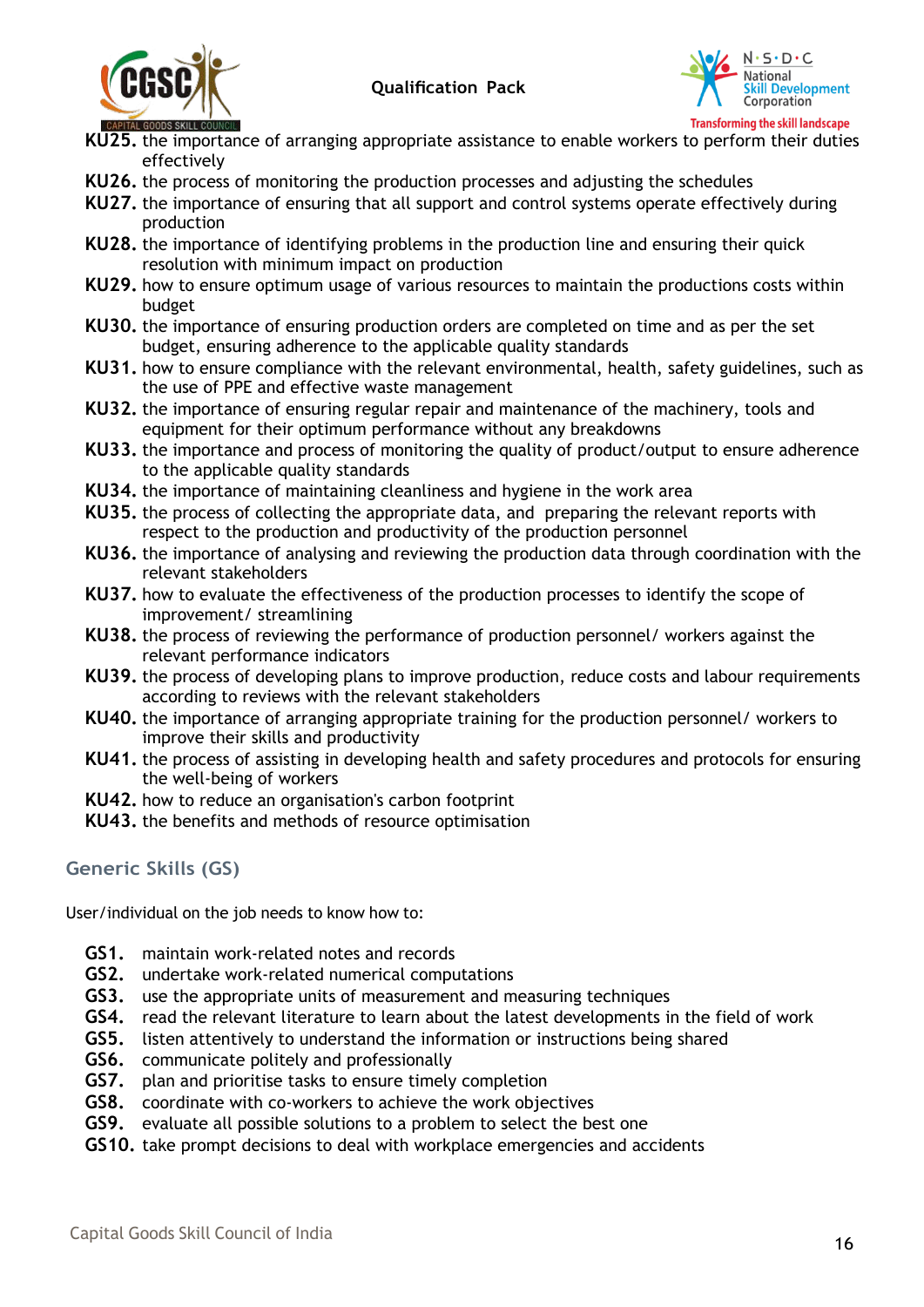



# **National Occupational Standards (NOS) Parameters**

| <b>NOS Code</b>            | <b>CSC/N1201</b>                                                                                                  |
|----------------------------|-------------------------------------------------------------------------------------------------------------------|
| <b>NOS Name</b>            | Plan and manage the production process                                                                            |
| Sector                     | Capital Goods                                                                                                     |
| Sub-Sector                 | Machine Tools, Dies, Moulds and Press Tools, Plastics Manufacturing<br>Machinery, Textile Manufacturing Machinery |
| <b>Occupation</b>          | Shop Floor Management                                                                                             |
| <b>NSQF Level</b>          | 5                                                                                                                 |
| <b>Credits</b>             | <b>TBD</b>                                                                                                        |
| <b>Version</b>             | 2.0                                                                                                               |
| <b>Last Reviewed Date</b>  |                                                                                                                   |
| <b>Next Review Date</b>    |                                                                                                                   |
| <b>Deactivation Date</b>   |                                                                                                                   |
| <b>NSQC Clearance Date</b> |                                                                                                                   |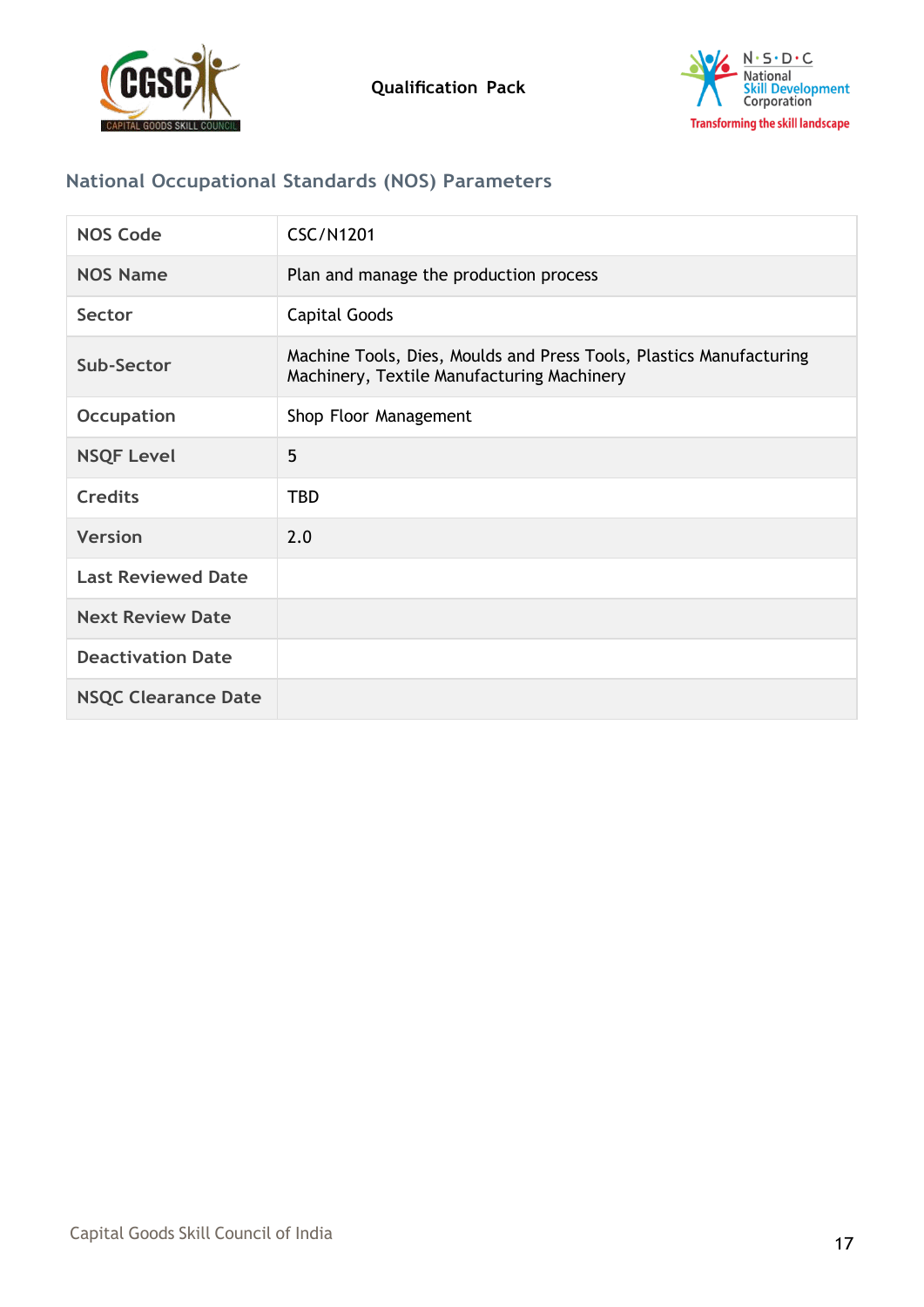



# Assessment Guidelines and Assessment Weightage

#### <span id="page-17-0"></span>**Assessment Guidelines**

- 1. Criteria for assessment for the Qualification Pack will be created by CGSC.
- 2. Performance Criteria (PC) have been assigned marks proportional to their importance in NOS. SSC will also lay down the proportion of marks for Theory and Skills Practical for each PC.
- 3. The assessment for the theory part will/may be based on a knowledge bank of questions approved by CGSC.
- 4. Assessment will be conducted for all compulsory NOS, and where applicable, on the selected elective/option NOS/set of NOS.
- 5. Assessment Agencies will create Assessor Guides comprising of Theory and Practical Assessment Set and Guidelines for each examination/training centre (as per assessment criteria below). The same will be approved by CGSC for adequacy.
- 6. To successfully attain Certification on the Qualification Pack, the trainee must score a minimum of 70% in each Core NOS and a minimum of 50% in all non-core NOS. In addition, a candidate needs to attain a minimum overall pass percentage of 70% for certification.
- 7. In case of unsuccessful completion, the trainee may seek reassessment on the Qualification Pack.

**Minimum Aggregate Passing % at QP Level: 70**

(**Please note**: Every Trainee should score a minimum aggregate passing percentage as specified above, to successfully clear the Qualification Pack assessment.)

#### <span id="page-17-1"></span>**Assessment Weightage**

Compulsory NOS

| <b>National Occupational</b><br><b>Standards</b> | <b>Theory</b><br><b>Marks</b> | Practical<br><b>Marks</b> | Project<br><b>Marks</b> | Viva<br><b>Marks</b> | <b>Total</b><br><b>Marks</b> | Weightage |
|--------------------------------------------------|-------------------------------|---------------------------|-------------------------|----------------------|------------------------------|-----------|
|                                                  |                               |                           |                         |                      |                              |           |
|                                                  |                               |                           |                         |                      |                              |           |
|                                                  |                               |                           |                         |                      |                              |           |
| <b>Total</b>                                     |                               |                           |                         |                      |                              |           |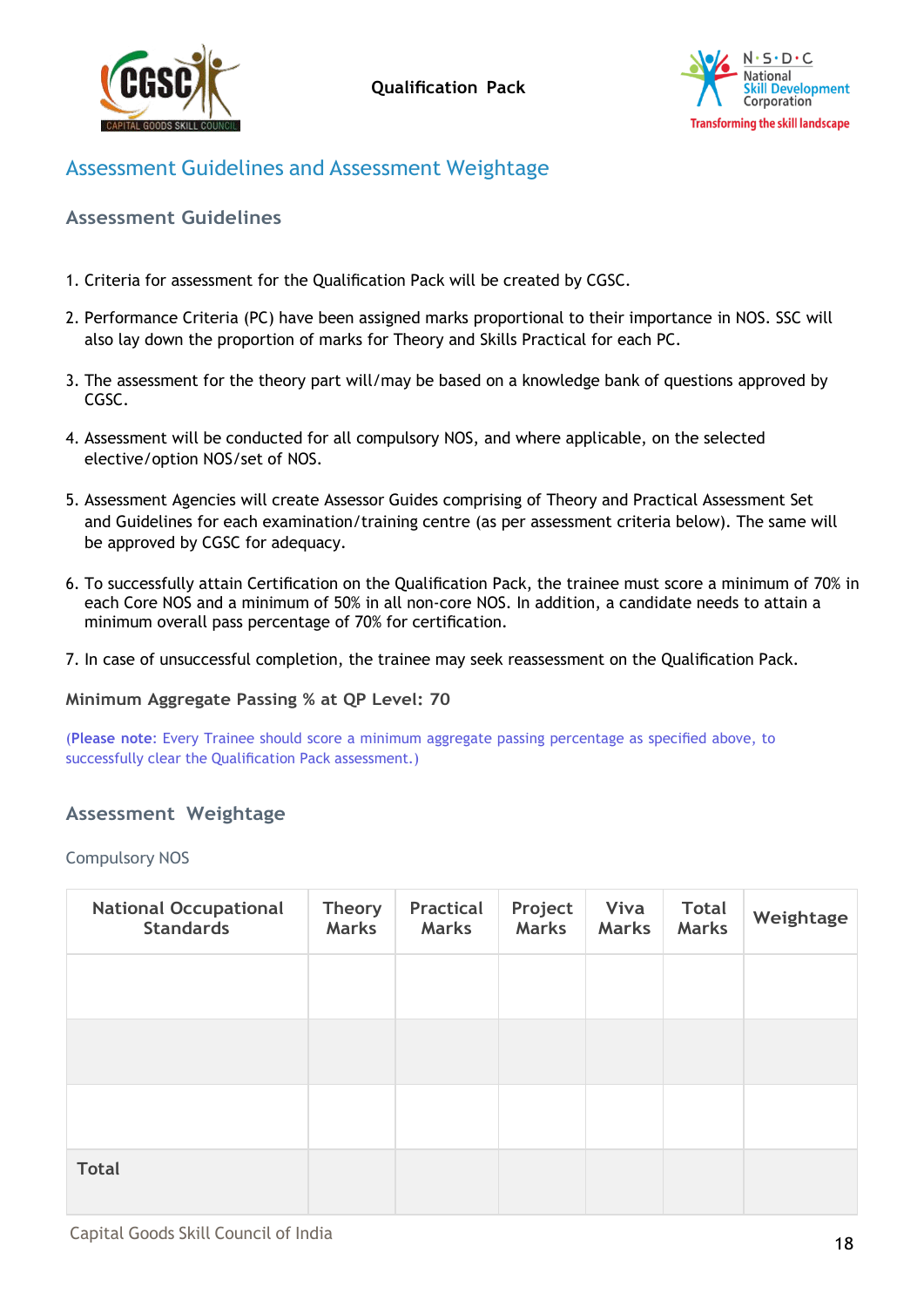



# <span id="page-18-0"></span>**Acronyms**

| <b>NOS</b>      | National Occupational Standard(s)               |
|-----------------|-------------------------------------------------|
| <b>NSQF</b>     | National Skills Qualifications Framework        |
| <b>QP</b>       | <b>Qualifications Pack</b>                      |
| <b>TVET</b>     | Technical and Vocational Education and Training |
| <b>CNC</b>      | <b>Computer Numerically Controlled</b>          |
| <b>CAD</b>      | Computer Aided Design                           |
| 2D              | 2 Dimensional                                   |
| 3D              | 3 Dimensional                                   |
| CO <sub>2</sub> | Carbon Dioxide                                  |
| <b>CPR</b>      | Cardiac Pulmonary Resuscitation                 |
| <b>ISO</b>      | International Organization For Standardization  |
| <b>PPE</b>      | Personal Protective Equipment                   |
| <b>CD</b>       | <b>Compact Disc</b>                             |
| <b>DVD</b>      | Digital Video Disc Or Digital Versatile Disc    |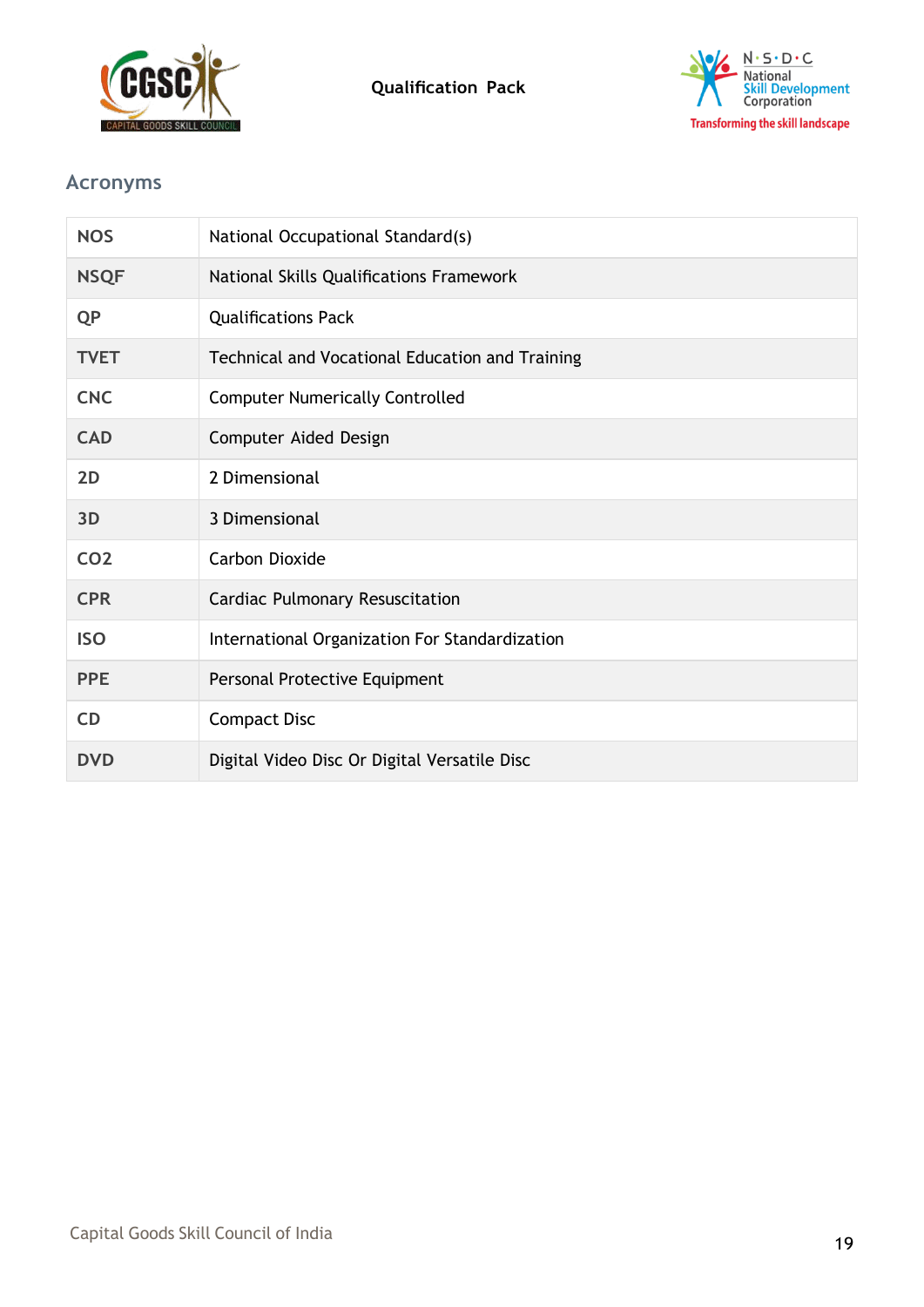



# <span id="page-19-0"></span>**Glossary**

| <b>Sector</b>                                                    | The sector is a conglomeration of different business operations having<br>similar business and interests. It may also be defined as a distinct<br>subset of the economy whose components share similar characteristics<br>and interests.                                                                     |
|------------------------------------------------------------------|--------------------------------------------------------------------------------------------------------------------------------------------------------------------------------------------------------------------------------------------------------------------------------------------------------------|
| Sub-sector                                                       | Sub-sector is derived from a further breakdown based on the<br>characteristics and interests of its components.                                                                                                                                                                                              |
| <b>Occupation</b>                                                | Occupation is a set of job roles, which perform a similar/ related set of<br>functions in the industry.                                                                                                                                                                                                      |
| Job role                                                         | Job role defines a unique set of functions that together form a unique<br>employment opportunity in an organisation.                                                                                                                                                                                         |
| <b>Occupational</b><br>Standards (OS)                            | OS specify the standards of performance an individual must achieve<br>when carrying out a function in the workplace, together with the<br>Knowledge and Understanding (KU) they need to meet that standard<br>consistently. Occupational Standards are applicable both in the Indian<br>and global contexts. |
| <b>Performance Criteria</b><br>(PC)                              | Performance Criteria (PC) are statements that together specify the<br>standard of performance required when carrying out a task.                                                                                                                                                                             |
| <b>National</b><br><b>Occupational</b><br><b>Standards (NOS)</b> | NOS are occupational standards that apply uniquely in the Indian<br>context.                                                                                                                                                                                                                                 |
| <b>Qualifications Pack</b><br>(QP)                               | QP comprises the set of OS, together with the educational, training and<br>other criteria required to perform a job role. A QP is assigned a unique<br>qualifications pack code.                                                                                                                             |
| <b>Unit Code</b>                                                 | Unit code is a unique identifier for an Occupational Standard, which is<br>denoted by an 'N'                                                                                                                                                                                                                 |
| <b>Unit Title</b>                                                | Unit title gives a clear overall statement about what the incumbent<br>should be able to do.                                                                                                                                                                                                                 |
| <b>Description</b>                                               | Description gives a summary of the unit content. This would behelpful<br>to anyone searching on a database to verify that this is the appropriate<br>OS they are looking for.                                                                                                                                |
| <b>Scope</b>                                                     | Scope is a set of statements specifying the range of variables that an<br>individual may have to deal with in carrying out the function which have<br>a critical impact on quality of performance required.                                                                                                  |